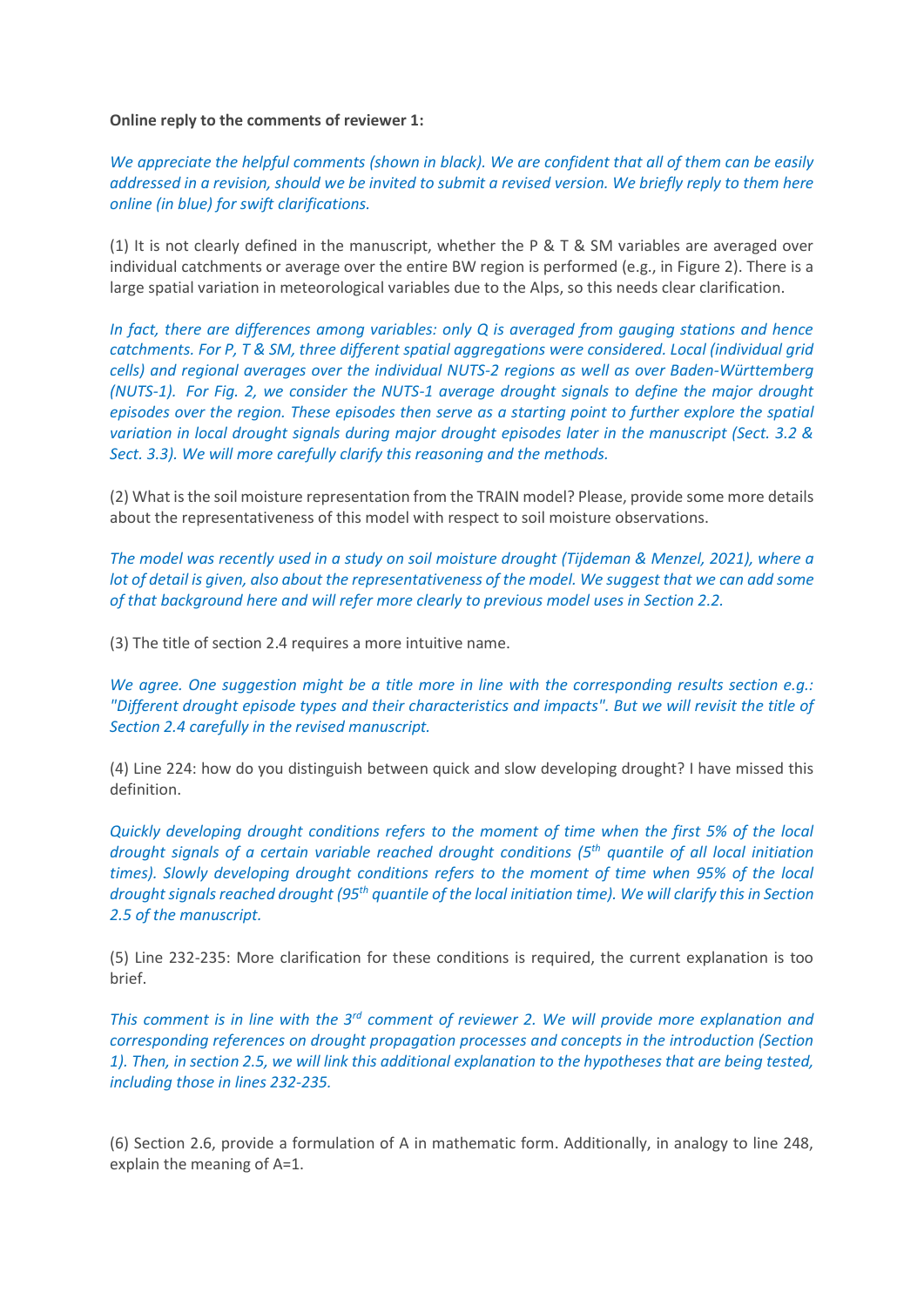*We will add a mathematical expression of A as well as the suggested explanation of the meaning of A=1.*

(7) Figure 2: Why P12 and T12 do not have not the same scale. P12 is monthly, T12 is annual. Would not it make more sense to have it the same?

*From a consistency standpoint this is a valid argument. However, we decided to have different timescales for P and T for the following reason. P12 is on a monthly moving temporal scale of 12 months to make it comparable to the commonly used SPI-12 (McKee et al., 1993). For temperature, it is not common to look at moving temporal scales but rather to fixed time periods (months, seasons, or years). To follow the more commonly used approach for temperature, we used a fixed monthly timescale to capture the more short-term anomalies as well as a fixed annual timescale to capture the general change in temperature that happened over the studied period. We will more carefully motivate this reasoning in section 2.2.*

(8) Ticks on the x-axis of fig.2: ticks should be displayed for 1.1.YYYY, rather than the current version.

*Thanks for pointing this out. The year labels were actually placed in the middle of each year (1.7.YYYY) but we realize, also from your next comment (9), that this is confusing and will make sure to have distinct axes labels in a revised manuscript.*

(9) Please, explain, what happened during the year 2005? There were also several months of exceptional drought conditions identified but never discussed.

*Thanks for pointing this out. These short-term drought conditions happened in the winter of 2005-2006 and are similar to the winter drought conditions experienced in the winter of 2016-2017 (also not discussed in the current version). We will discuss these short-term winter drought episodes, which did not have a range of impacts due to their timing, in a revised version of the manuscript.*

(10) Regarding the impacts, considering just the number of reported impacts is a big simplification. Can you quantify them as well using more quantitatively (e.g., financial losses, crop-yield losses?)

*Unfortunately, this is not possible as rarely financial or loss-numbers were provided in the original textbased sources used. The EDII database therefore focuses on simple registration of occurrence with a qualitative description. The issue is discussed in detail in the references named.*

(11) Where is the statement on lines 423-424 supported by earlier presented results?

*We did only bring this up in the discussion and not in the results, as the impact data collection did not specifically focus on capturing the drivers of impacts. However, some impact reports also mentioned drivers which could be used for the interpretation of the results. We will more carefully state that this statement is derived from a more detailed interpretation of textual drought impact report descriptions.*

(12) Two sentences on lines 426-427 require reformulation.

## *Thanks for pointing this out.*

(13) Discussion can be possibly extended with the following suitable references: https://doi.org/10.1088/1748-9326/aba4ca on impact assessment with text mining; https://doi.org/10.1088/1748-9326/abe828 on assessing multi-year droughts by different aggregation periods.